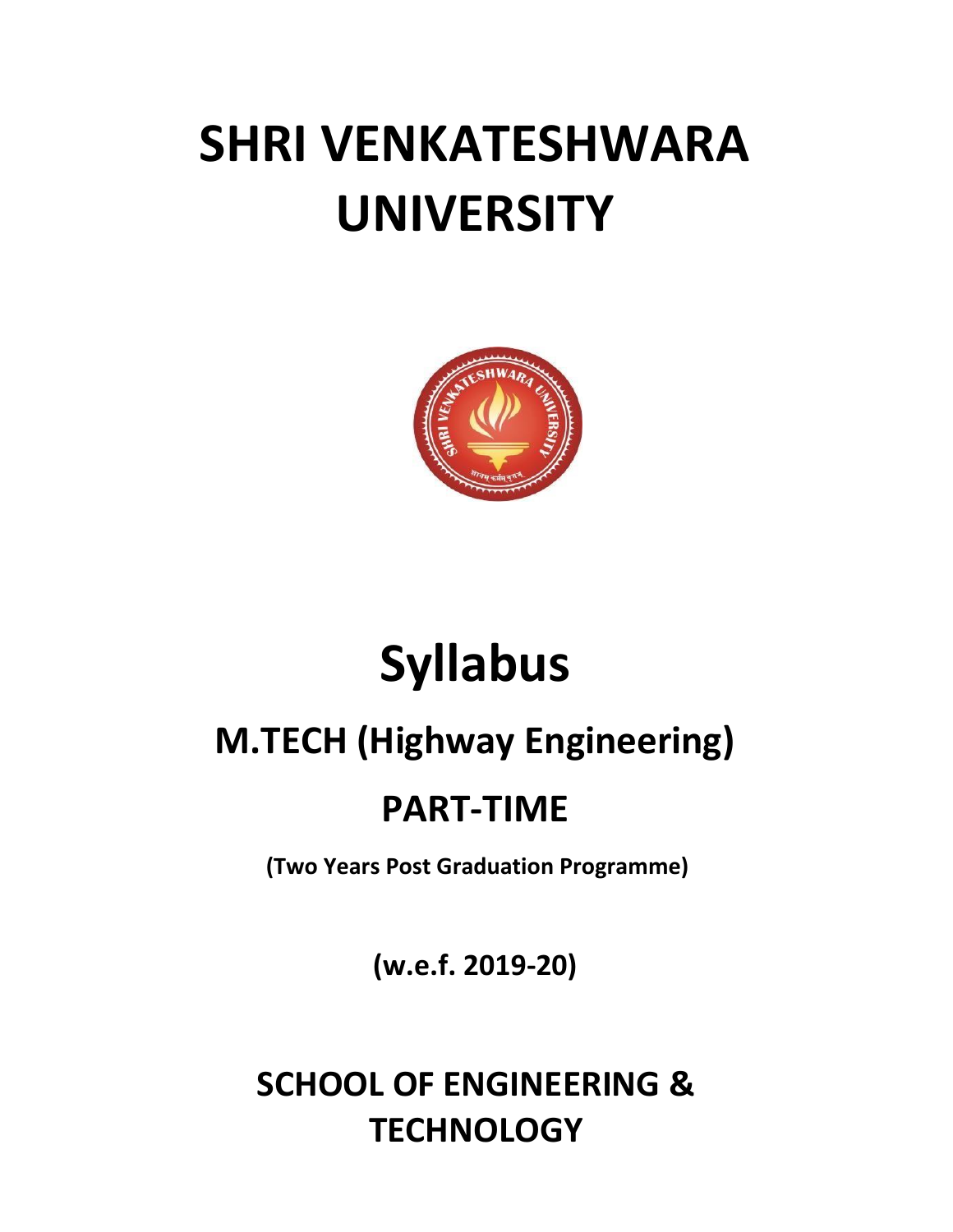|                |                  |                       |                |                |                | <b>SEMESTER-I</b>        |           |       |           |                        |    |       |                |
|----------------|------------------|-----------------------|----------------|----------------|----------------|--------------------------|-----------|-------|-----------|------------------------|----|-------|----------------|
| SI.            | Subject<br>Codes | <b>Subject</b>        | <b>Periods</b> |                |                | <b>Evaluation Scheme</b> |           |       |           | End<br><b>Semester</b> |    | Total | Credit         |
| No.            |                  |                       | L              | T              | $\mathbf{P}$   | <b>CT</b>                | <b>TA</b> | Total | <b>PS</b> | TE                     | PE |       |                |
| 1              | WHE-             | Urban                 | 3              | $\overline{0}$ | $\Omega$       | 20                       | 10        | 30    |           | 70                     |    | 100   | 3              |
|                | 101              | Transportation        |                |                |                |                          |           |       |           |                        |    |       |                |
|                |                  | Planning              |                |                |                |                          |           |       |           |                        |    |       |                |
|                |                  |                       |                |                |                |                          |           |       |           |                        |    |       |                |
| $\overline{2}$ | WHE-             | Advanced              | 3              | $\overline{0}$ | $\Omega$       | 20                       | 10        | 30    |           | 70                     |    | 100   | 3              |
|                | 011              | Pavement              |                |                |                |                          |           |       |           |                        |    |       |                |
|                |                  | Materials             |                |                |                |                          |           |       |           |                        |    |       |                |
| 3              | WHE-             | Traffic               | $\overline{0}$ | $\Omega$       | $\overline{4}$ |                          |           |       | 25        |                        | 25 | 50    | $\overline{2}$ |
|                | 111              | <b>Measurements</b>   |                |                |                |                          |           |       |           |                        |    |       |                |
|                |                  | Lab                   |                |                |                |                          |           |       |           |                        |    |       |                |
| 4              |                  | AUD-101 English for   | $\overline{2}$ | $\Omega$       | $\Omega$       |                          |           |       |           |                        |    |       | $\overline{0}$ |
|                |                  | <b>Research Paper</b> |                |                |                |                          |           |       |           |                        |    |       |                |
|                |                  | Writing               |                |                |                |                          |           |       |           |                        |    |       |                |
|                |                  |                       |                |                |                |                          |           |       |           |                        |    |       |                |
|                |                  | Total                 |                |                |                |                          |           |       |           |                        |    | 250   | 8              |

### **Evaluation for M.Tech (Highway Engineering Part time)**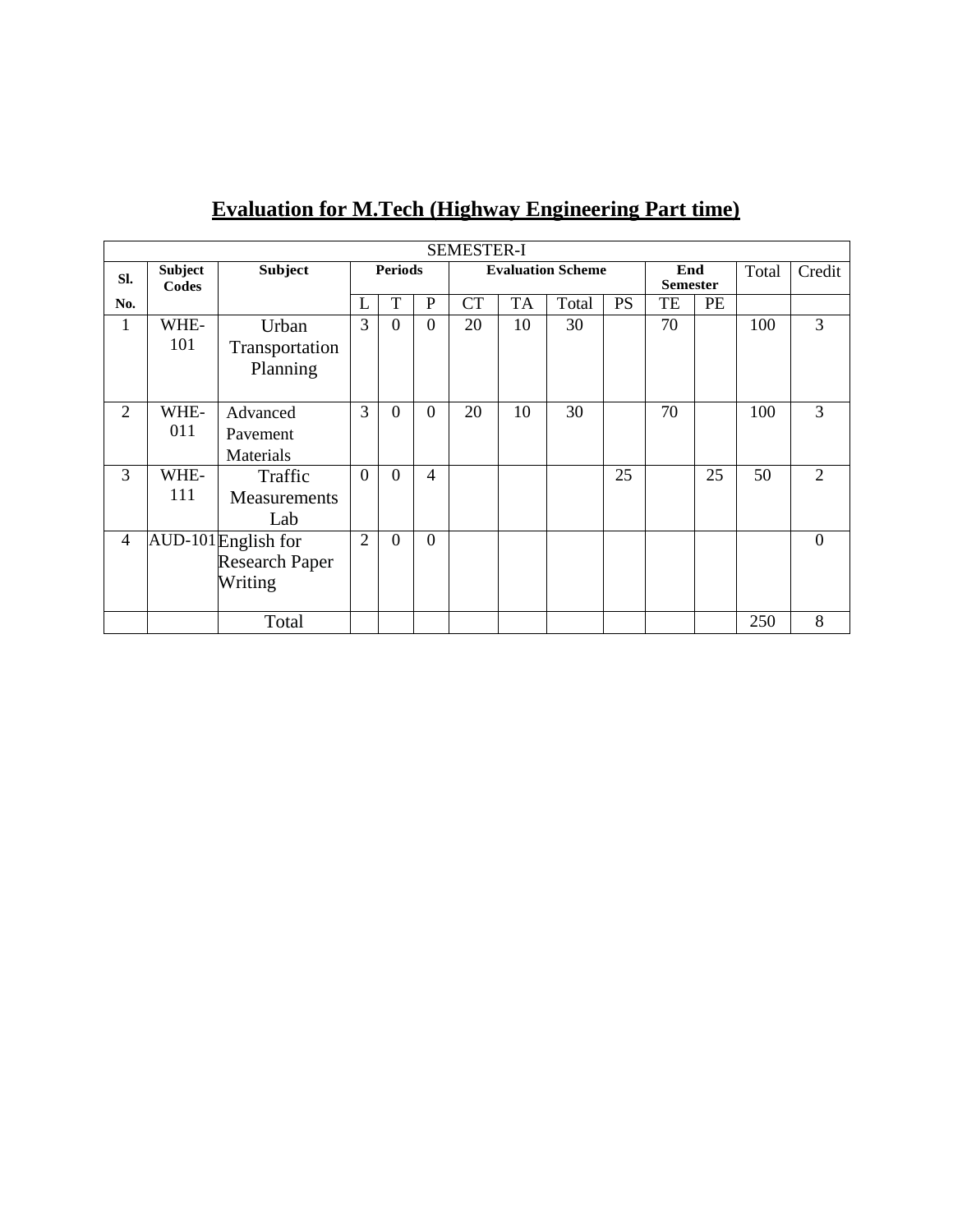#### **DETAILED SYLLABUS**

#### **M.Tech. (Highway Engineering) I Semester**

#### **WHE-101: URBAN TRANSPORTATION PLANNING**

**Course Type: Core; Instruction: L-T-P-C: 3-0-0-3 Course Outcomes:** *At the end of the course, students will be able to*

| CO <sub>1</sub> | Distinguish various Urban Forms and Structures and Identify urban transportation<br>problems |
|-----------------|----------------------------------------------------------------------------------------------|
| CO <sub>2</sub> | Estimate urban travel demand.                                                                |
| CO <sub>3</sub> | Plan urban transport networks.                                                               |
| CO <sub>4</sub> | Develop land use transportation models                                                       |
| CO <sub>5</sub> | Identify urban transport corridors and Prepare urban transportation plans.                   |

#### **Detailed Syllabus:**

#### **Urban Forms and Structures:**

Urbanisation and Migration, Findings of Commission on Urbanisation, Urban forms: Garden City, Linear city, Radburn, Urban Neighborhood, Precinct, MARS, Le Corbusier, Collin Buchanan, etc. Urban structures: Centripetal type, Grid type, linear type and directional grid type, Evolution of spatial structure.

#### **Urban Transportation Problems and Policy:**

Urban transportation Issues, Travel Characteristics, Evolution of Planning Process, Supply and Demand – Systems approach; NUTP, Recommendations of  $12<sup>th</sup> FYP$  and NTDP

#### **Travel demand:**

Trends, Overall Planning process, Long term Vs Short term planning, Demand Function, Independent Variables, Travel Attributes, Assumptions in Demand Estimation, Sequential, and Simultaneous Approaches, Aggregate and Disaggregate Techniques.

#### **Data collection and inventories:**

Collection of data – Organisation of surveys and Analysis, Study Area, Zoning, Types and Sources of Data, Road Side Interviews, Home Interview Surveys, Commercial Vehicle Surveys, Sampling Techniques, Expansion Factors, Accuracy Checks, Use of Secondary Sources, Economic data – Income – Population – Employment – Vehicle Owner Ship.

#### **Trip Generation and Distribution:**

UTPS Approach, Trip Generation Analysis: Zonal Models, Category Analysis, Household Models, Trip Attraction models, Commercial Trip Rates; Trip Distribution: Growth Factor Methods, Gravity Models, Opportunity Models, Time Function Iteration Models.

#### **Mode Split and Traffic Assignment:**

Mode Choice Behaviour, Competing Modes, Mode Split Curves, Models and Probabilistic Approaches; Traffic Assignment: Basic Elements of Transport Networks, Coding, Route Properties, Path Building Criteria, Skimming Tree, All-or-Nothing Assignment, Capacity Restraint Techniques, Reallocation of Assigned Volumes, Equilibrium Assignment, Diversion Curves.

#### **Land Use – Transportation Models:**

Concentric urban land use model, Sector land use model, multiple nuclei land use model, hybrid land use models, Cellular automata models, and land rent theory; Urban regions. Land use – Transportation Interactions; Classification of LUT Models, Economic Base Mechanism, Allocation Mechanism and Spatial Allocation and Employment Relationships, Garin Lowry Models.

#### **Corridor Identification - Plan preparation and evaluation:**

Master plans, Selection of Corridor, Corridor Identification, Corridor deficiency Analysis; TOD; Travel Forecasts to Evaluate Alternative Improvements, Impacts of New Development on Transportation Facilities; Pivot Point Analysis, Environmental and Energy Analysis.

#### **READING:**

- 1. Bruton, M. J., An Introduction to Transportation Planning (The Living Environment), UCL Press, London, UK, 2000.
- 2. C. Jotin Khisty and B. Kent Lall, Transportation Engineering: An Introduction, 3<sup>rd</sup> Edition, Prentice Hall of India Pvt. Ltd., 2003.
- 3. C.S. Papacostas and Panos D. Prevedouros, Transportation Engineering and Planning, Prentice Hall of India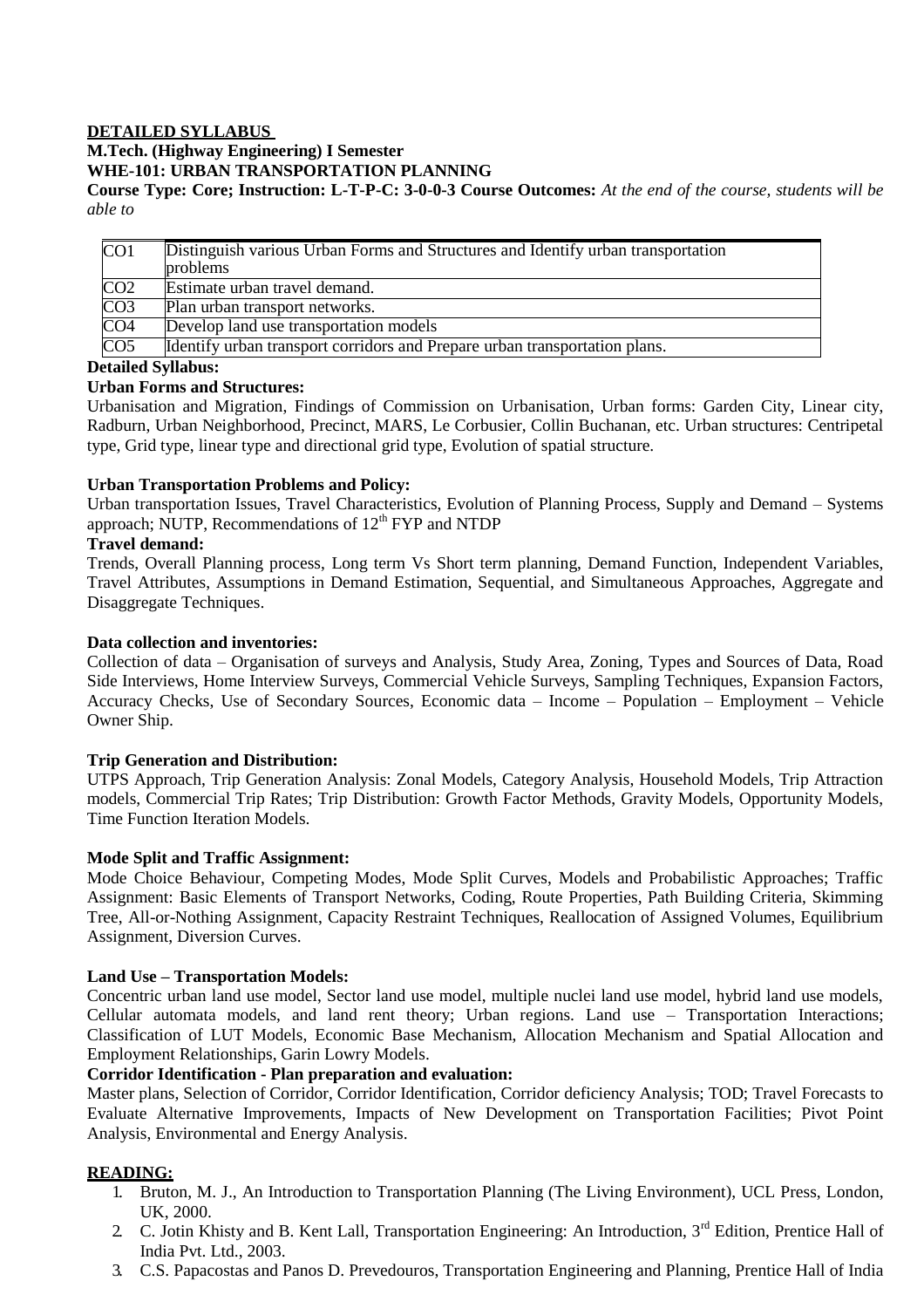Pvt. Ltd., 2001.

- 4. Hutchinson, B.G., Principles of Urban Transport Systems Planning, McGraw Hill, 1974.
- 5. Institute of Transportation Engineers (Michael D. Meyer Editor), Transportation Planning Handbook, Fourth Edition, John Wiley & Sons, Inc., New Jersey, 2016.
- 6. Juan de Dios Ortuzar and Luis G. Willumsen, *Modelling Transport, 4th Edition*, John Wiley and Sons, New York 2011.
- 7. Michael D. Meyer and Eric J. Miller, Urban Transportation Planning: A decision oriented Approach, Second Edition, McGraw Hill, 2001.

#### **WHE-111: TRAFFIC MEASUREMENTS LABORATORY Course Type: Core; Instruction: L-T-P-C: 0-0-4-2**

**Course Outcomes:** *At the end of the course, students will be able to*

| CO1             | Conduct traffic studies for estimating traffic flow characteristics. |
|-----------------|----------------------------------------------------------------------|
| CO <sub>2</sub> | Determine the capacity and level of service of a highway element.    |
| CO <sub>3</sub> | Estimate parking requirements and inventory analysis.                |
| CO <sub>4</sub> | Design traffic signal systems.                                       |
| CO <sub>5</sub> | Determine causative analysis of delays.                              |

#### **Detailed Syllabus:**

#### **Volume studies:**

Direction, Duration and Classification of Traffic Volume at Mid-Block Section and Intersections, Manual, and Mechanical Methods, Headway Distributions

#### **Speed studies:**

Spot Speed Studies - Radar Speed Meters

#### **Journey time and delay studies:**

Travel Time and Delay Studies by Floating Car Method

#### **Gap acceptance studies:**

Study of Gaps, Lags, Critical Gaps at Intersections

#### **Intersection delay studies:**

Delay Measurement at Uncontrolled Intersections and Signalised Intersections

#### **Parking surveys:**

Parking Inventory and Turnover Studies

#### **Measurement of driver characteristics:**

Reaction Testing, Action Judgement Testing, Driver Vision Testing, Discriminative Reaction Testing, Evaluation of driver Knowledge – Traffic Rules – Road Signs & Markings – Traffic Signs and Motor Vehicle Act Relevant clauses

#### **Highway Capacity Estimation:**

Videographic method, Dynamic PCU

#### **READING:**

- 1. C. Jotin Khisty and, B. Kent Lall, Transportation Engineering: An Introduction, Prentice Hall; 3<sup>rd</sup> Edition, 2002.
- 2. Currin, Introduction to Traffic Engineering: Manual F/data Collect & Analysis, CL Engineering, 2<sup>nd</sup> Edition, 2012.
- 3. L.R. Kadiyali, Traffic Engineering and Transportation Planning, Khanna Publishers, 2011.
- 4. Pignataro LJ. Traffic Engineering: Theory and Practice; Prentice hall, Inc, 1973
- 5. Roger P. Roess, Elena S. Prassas and William R. McShane, Traffic Engineering, Prentice Hall, 4<sup>th</sup> Edition, 2010.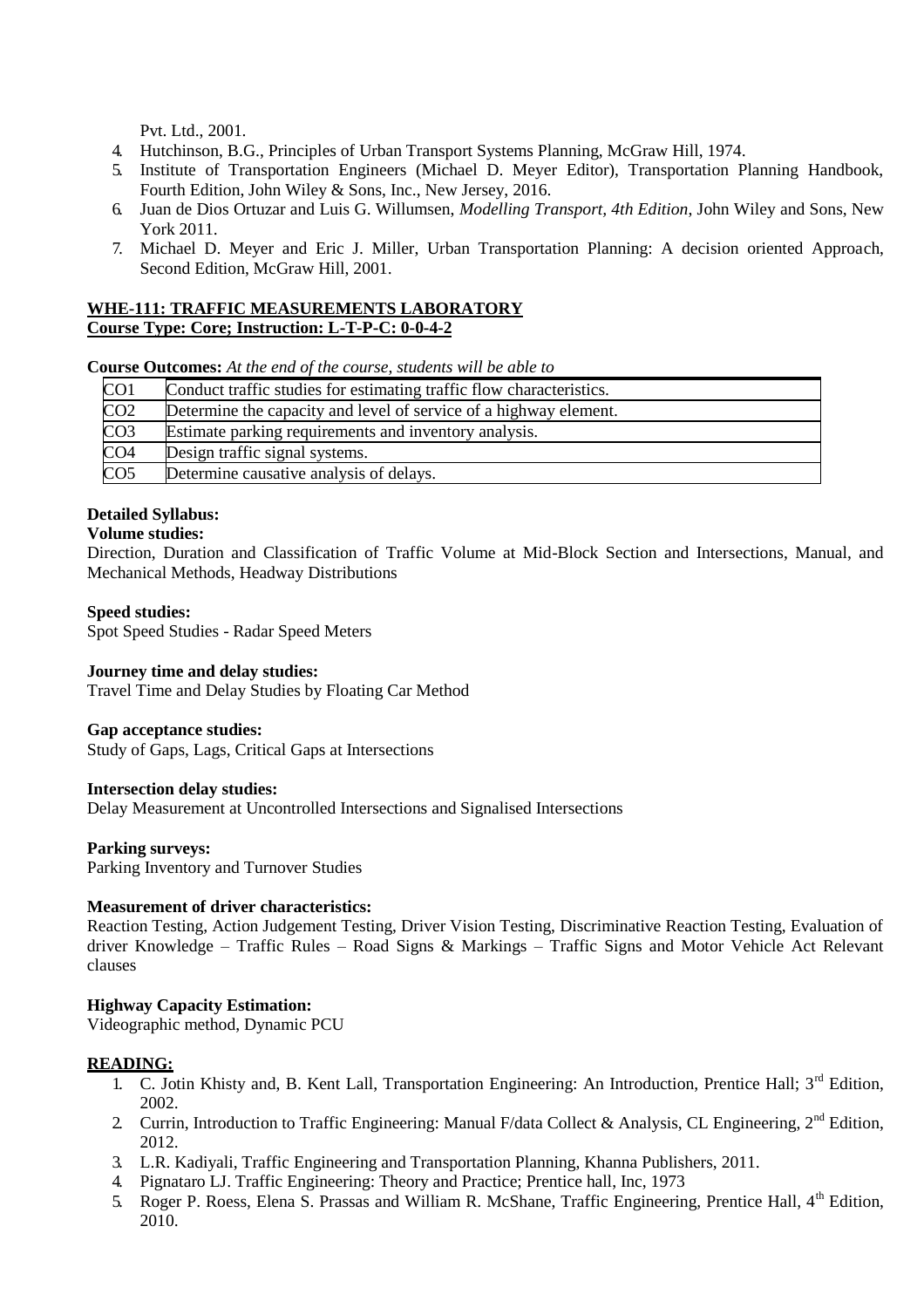#### **WHE-011: ADVANCED PAVEMENT MATERIALS Course Type: Elective; Instruction: L-T-P-C: 3-0-0-3**

**Course Outcomes:** *At the end of the course, students will be able to*

| CO <sub>1</sub> | Determine the proportions of ingredients required for the mix design of both asphalt                                             |  |  |  |
|-----------------|----------------------------------------------------------------------------------------------------------------------------------|--|--|--|
|                 | mixtures and cement concrete.                                                                                                    |  |  |  |
| CO <sub>2</sub> | Characterize the pavement materials including soil, aggregate, asphalt, cement, asphalt<br>mixtures, cement concrete.            |  |  |  |
| CO <sub>3</sub> | Select appropriate asphalt binder for construction of a flexible pavement depending upon the<br>traffic and climatic conditions. |  |  |  |
| CO <sub>4</sub> | Choose appropriate stabilization technique for pavement applications.                                                            |  |  |  |

#### **Detailed Syllabus:**

#### 1 **General**:

Materials used in pavement construction. Conventional and nonconventional materials.

#### **2 Aggregate:**

Physical and mechanical properties of aggregates. Blending of aggregate.

Alternate materials for conventional aggregates including natural, manufactured, industrial by-products, and waste materials.

#### **3 Bituminous Binders:**

Types of bituminous binders including unmodified bitumen, modified bitumen (crumb rubber modified bitumen, polymer modified bitumen), bitumen emulsion, and cutback bitumen.

Tests on bitumen, physical properties, specifications for paving bitumen. Rheology of bituminous binders: Newtonian and non-Newtonian fluids. Grading of bitumen: penetration, viscosity, and performance grading.

Introduction to linear viscoelasticity: creep and recovery; stress relaxation; mechanical models to describe viscoelastic response including Maxwell element, Voigt-Kelvin element, standard linear solid element, Burger's element.

Dynamic response to sinusoidal loading of viscoelastic materials, energy storage and dissipation. Time-temperature superposition, construction of master curves.

Check for linear scaling and superposition of separate responses.

#### **4 Bituminous Mixes:**

Design of bituminous mixes using Marshall method, and SUPERPAVE method. Types of bituminous mixes including hot mixes, cold mixes, warm mixes and applications.

Permanent deformation, dynamic modulus, fatigue of bituminous mixes, moisture induced damage in bituminous mixes.

#### **1 Cement and Cement Concrete:**

Cement: chemical composition, types, physical properties, admixtures. Physical properties of cement concrete related to pavement applications. Design of cement concrete mixes for pavements.

Special types of cement concrete: polymer concrete composites, sulphur concrete composites, fibre reinforced concrete, ferrocement, roller compacted concrete, and high strength concrete.

#### **2. Granular Materials:**

Basic soil properties relevant to pavement applications. Resilient modulus of granular materials, modulus of subgrade reaction.

#### 7 **Stabilization:**

Soil stabilization: use of lime, cement, bitumen, and other commercial stabilizers. Applications of geosynthetics in pavements.

#### **READING:**

- 1. **Asphalt Institute.** *Asphalt Mix Design Methods*, *Manual Series No. 2 (MS-2)*, Seventh Edition, Asphalt Institute, Kentucky, USA, 2014.
- 2. **Huang, Y.H.** *Pavement Analysis and Design*, Pearson Prentice Hall, New Jersey, USA, 2004.